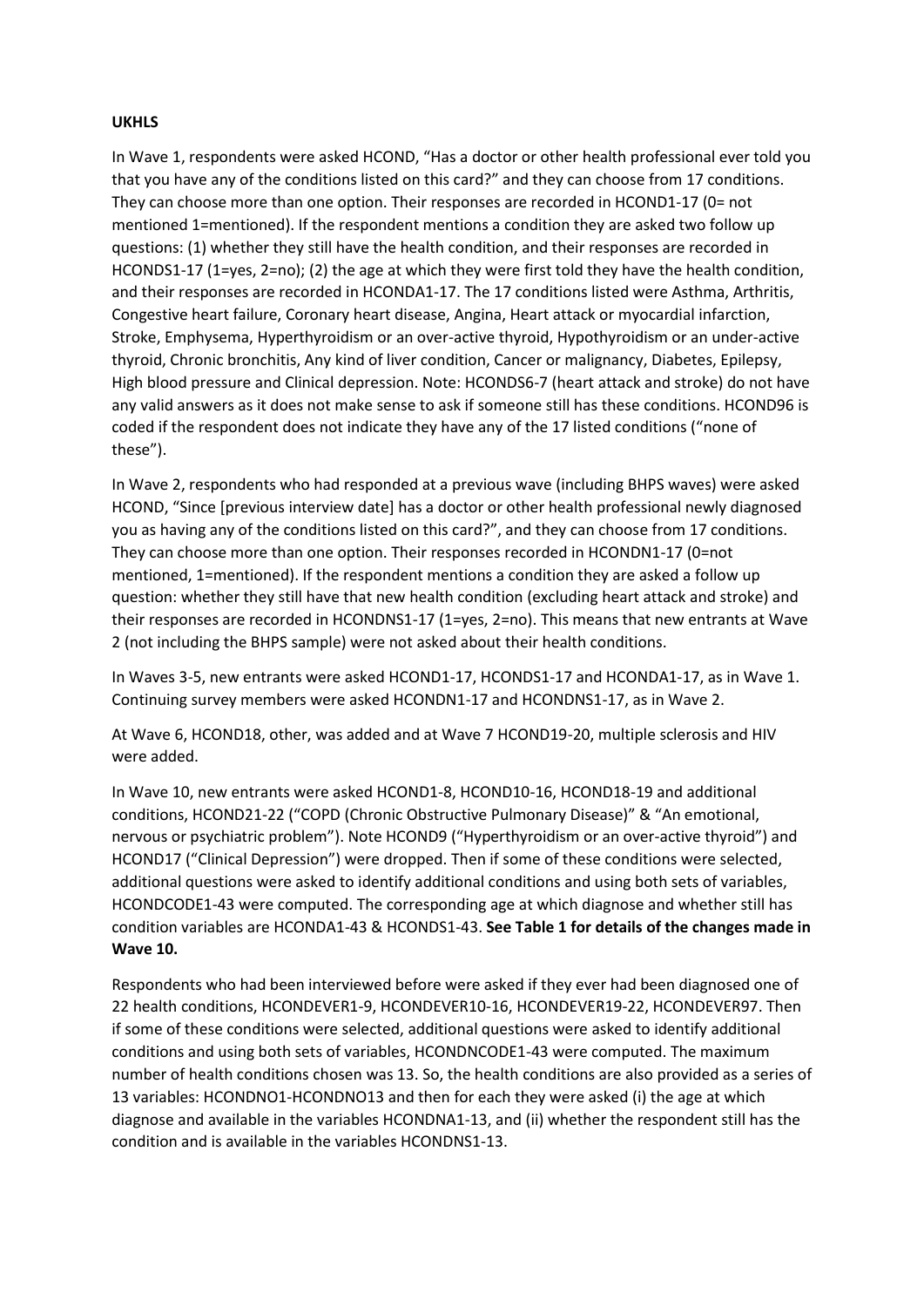From Wave 2 onwards, respondents were asked another set of follow up questions: if they had had any hospital stays due to their new health conditions and their response was recorded in W\_HOSPC1.

## **BHPS**

The health condition questions in BHPS were worded differently. The questions asked whether they had the condition rather than whether a health professional had told them they had it and the list of health conditions they could choose from was different. So, these questions are not exactly harmonisable with the UKHLS questions. The health conditions offered from Wave 1 were Arms, legs, hands, etc, Sight, Hearing, Skin conditions/allergy, Chest/breathing, Heart/blood pressure, Stomach or digestion, Diabetes, Anxiety, depression, etc, Alcohol or drugs, Epilepsy, Migraine, Other. Responses were recorded in HLPRBA-M (0=not mentioned, 1=mentioned). From Wave 11, Cancer and Stroke were also added and responses recorded in HLPRBN-O. In Waves 11 and 16 some additional questions were included on treatment for those conditions the respondent said they had, which were recorded in HLPRXA-O (1=yes, 2=no).

| Table 1: Changes to health conditions asked of new entrants (HCOND) |                                           |                                           |                              |  |
|---------------------------------------------------------------------|-------------------------------------------|-------------------------------------------|------------------------------|--|
|                                                                     | <b>Categories in Wave 9</b>               | <b>Categories in Wave 10</b>              | <b>Revision</b>              |  |
| $\mathbf{1}$                                                        | Asthma                                    | Asthma                                    |                              |  |
| 2                                                                   | Arthritis                                 | Arthritis                                 |                              |  |
|                                                                     |                                           | Osteoarthritis                            | New follow-<br>up: ARTHTYPN  |  |
|                                                                     |                                           | <b>Rheumatoid Arthritis</b>               |                              |  |
|                                                                     |                                           | Other type of arthritis                   |                              |  |
|                                                                     |                                           | More than one of above                    |                              |  |
|                                                                     |                                           | Don't know                                |                              |  |
| 3                                                                   | Congestive heart failure                  | Congestive heart failure                  |                              |  |
| 4                                                                   | Coronary heart disease                    | Coronary heart disease                    |                              |  |
| 5                                                                   | Angina                                    | Angina                                    |                              |  |
| 6                                                                   | Heart attack or myocardial infarction     | Heart attack or myocardial infarction     |                              |  |
| 7                                                                   | Stroke                                    | Stroke                                    |                              |  |
| 8                                                                   | Emphysema                                 | Emphysema                                 |                              |  |
| 9                                                                   | Hyperthyroidism or an over-active thyroid |                                           | Dropped                      |  |
| 10                                                                  | Hypothyroidism or an under-active thyroid | Hypothyroidism or an under-active thyroid | Change order<br>and add COPD |  |
| 11                                                                  | Chronic bronchitis                        | Chronic bronchitis                        |                              |  |
| 12                                                                  | Any kind of liver condition               | Any kind of liver condition               |                              |  |
| 13                                                                  | Cancer or malignancy                      | Cancer or malignancy:                     |                              |  |
|                                                                     |                                           | Bowel/colorectal                          | New follow-                  |  |
|                                                                     |                                           | Lung                                      | up:<br>CANCERTYPN            |  |
|                                                                     |                                           | <b>Breast</b>                             |                              |  |
|                                                                     |                                           | Prostate (Not asked of women respondents) |                              |  |
|                                                                     |                                           | Liver                                     |                              |  |
|                                                                     |                                           | Skin cancer or melanoma                   |                              |  |